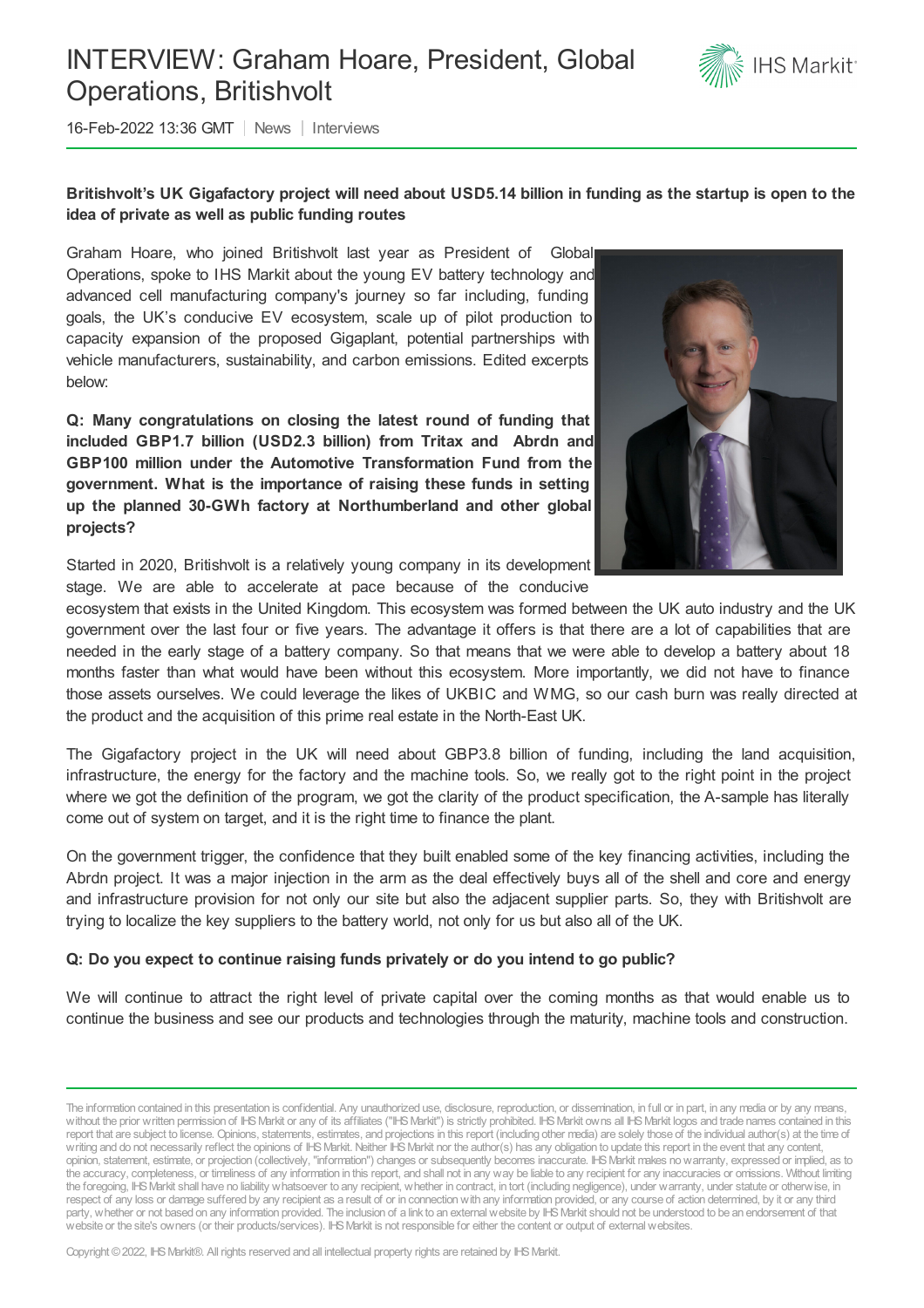Furthermore, there is clearly an ambition to make the company public. We plan to do that for a number of reasons —financing is one, but probably more importantly we would like to be transparent about the operations. The sustainability credentials of the company can be used as a benchmark. So, I think the aspiration to go for listing on the London stock exchange is strong, and it is very much in our plans. That said, we have not decided on the timing for public listing. For now, we believe that the market might evolve and if we can get access to high quality finance from the private market, this will allow us to be more strategic in our plans to go public.

On public listing, we will decide this calendar year or next, following further strategic review.

**Q: The Advanced Propulsion Center (APC) has projected that the UK will need 90GWh in battery capacity** by 2030. Considering the existing plans by Britishvolt at Blyth and Envision AESC at Sunderland, we notice **a large gap. Do you believe there is a potential to expand beyond the announced 30 GWh?**

We've spent time looking at the building and our production plants and with a series of optimizations we've made in the process equipment, we have been able to increase our final production capacity to 38 GWh, which is a big step forward. We think this would be delivered in four key phases. The original plan was to have 10 GWh per phase in three phases. But now we plan to expand capacity in four phases that will allow us to be nimbler to the format and the chemistry that is going to evolve over the time.

I think 38 GWh is a very strong proposition in the UK, it's about 300,000 vehicle equivalents, which would be about 20% of the entire auto industry. I agree with APC's hypothesis that we need about 90 GWh and there is space for others to consider the UK. I think UK is a great place for the ecosystem and the partnership with the government on creating the right environment for a gigafactory.

We will start mass production in the second half of 2024. Mass production is effectively when we are selling the product, after the cells are qualified and, C and D samples are provided to the customers and are validated. We are confident about that timing. We are also confident of the increase in the volume of the plant as we go by adding the phases and also ramping up in the volume and building the fourth largest buildings in the UK.

To ensure that the facility starts on time, we want to scale up the business first, we want to build the machines that are very similar to our main production lines that allow us to qualify our samples and also to ensure our customers as they require samples in the development phases. These capabilities are very important to support our customers and have our products qualified.

# **Q: It has been frequently stated that BV has global aspirations and Canada has been named as the** potential location for the second Gigafactory. Could you please elaborate on the reason for this choice and **whether there are plans for other countries?**

Canada is a great opportunity for us, North America is the next major market after Europe, but it is slightly behind when compared to Europe. Canada offers unique advantages. It's very similar to our activities in the UK in many ways, good reserves of clean energy, in the case of Quebec an efficient hydro system exists, and very affordable renewable energy as well. So, it's very supportive of cost-effective manufacturing. The raw materials that exist in Canada and relatively cost-effective labor will be our advantage. The Canada project may come up about 12–18 months after the project in the UK, as we are currently looking at site acquisition and environmental permitting. The capacity that we are planning will be about 60 GWh. In this program we are having close discussions with the Canadian government, which have strong aspirations to have low carbon, sustainable battery manufacturing in the region.

The information contained in this presentation is confidential. Any unauthorized use, disclosure, reproduction, or dissemination, in full or in part, in any media or by any means, without the prior written permission of IHS Markit or any of its affiliates ("IHS Markit") is strictly prohibited. IHS Markit owns all IHS Markit logos and trade names contained in this report that are subject to license. Opinions, statements, estimates, and projections in this report (including other media) are solely those of the individual author(s) at the time of writing and do not necessarily reflect the opinions of IHS Markit. Neither IHS Markit nor the author(s) has any obligation to update this report in the event that any content, opinion, statement, estimate, or projection (collectively, "information") changes or subsequently becomes inaccurate. IHSMarkit makes nowarranty, expressed or implied, as to the accuracy, completeness, or timeliness of any information in this report, and shall not in any way be liable to any recipient for any inaccuracies or omissions. Without limiting the foregoing, IHSMarkit shall have no liability whatsoever to any recipient, whether in contract, in tort (including negligence), under warranty, under statute or otherwise, in respect of any loss or damage suffered by any recipient as a result of or in connectionwith any information provided, or any course of action determined, by it or any third party, whether or not based on any information provided. The inclusion of a link to an external website by IHS Markit should not be understood to be an endorsement of that website or the site's owners (or their products/services). IHS Markit is not responsible for either the content or output of external websites.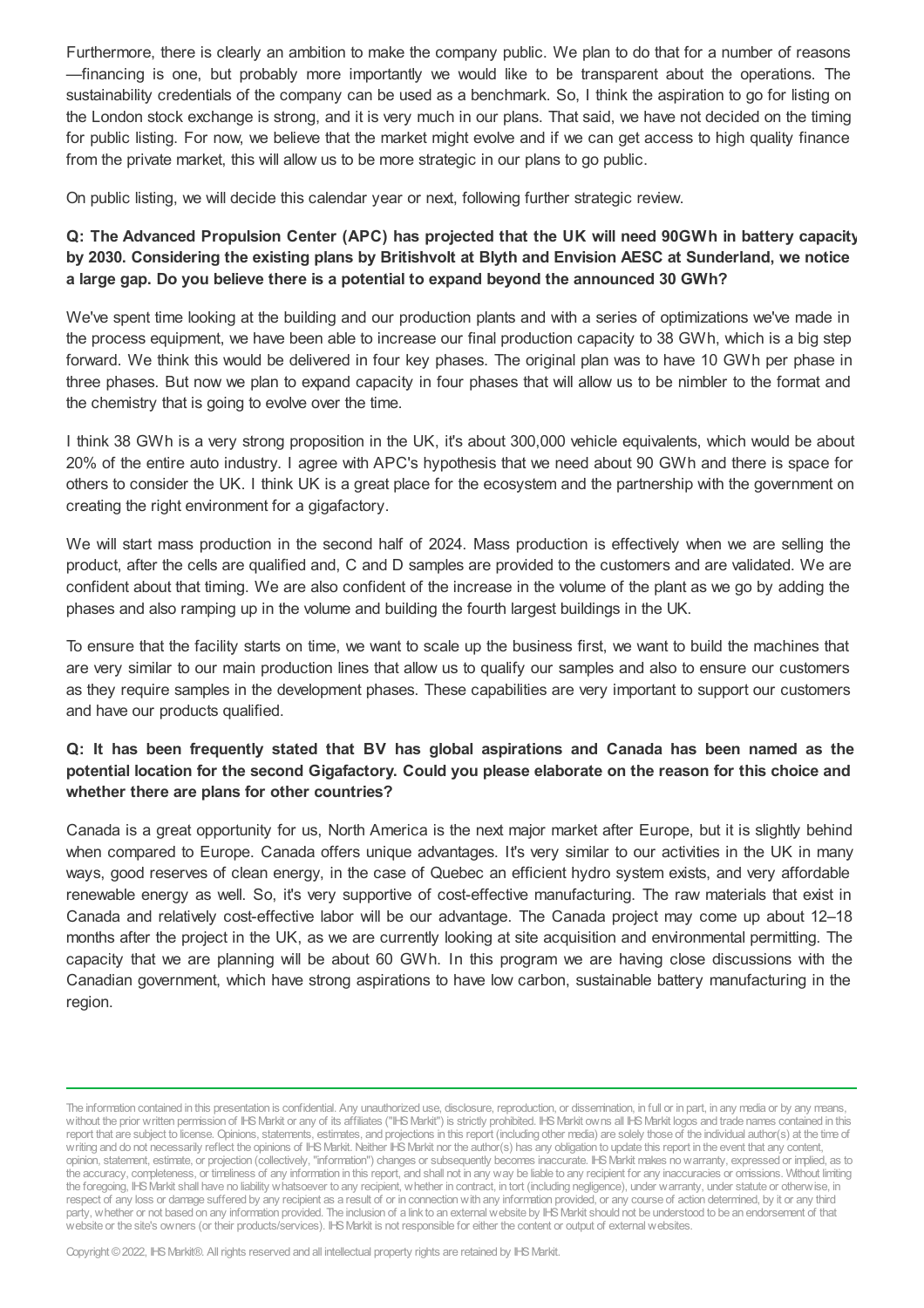There's a strong opportunity for battery energy storage systems (BESS) or static energy storage across the Middle East and Africa. We think the static storage in terms of the scale of the business is going to be slower than vehicles manufacturing. At the end of the decade, the volume will increase significantly and there are a lot of activities in the Middle East and Africa to support that. We are considering our developments in those regions. Based on this direction, some of the technologies of our batteries are directly compatible with static energy storage and therefore we see a pathway from what we do in the automotive to have high quality sustainable battery for static energy too.

In case of other regions, we are engaging with our customers on their footprints and what they require, we would indicate flexibility installing of our blueprint factory model in any location in the world that it makes sound economic sense.

Q: In the automotive industry, we see a trend towards the formation of the partnerships between the cell makers and OEMs. Do you pursue a similar strategy for the future? Are you going to focus only on the UK **market or also have an eye on continental Europe? What will be the challenges for this?**

We are in proactive discussion with 29 OEMs. While our competitors are targeting volume markets for EVs, we are looking at two segments to fine-tune our business—one is sports cars and the other is the sport derivative of main stream models such as the BMW M sport brand. To be clear, I am not suggesting that we are in a relationship with any OEM but we are going to target that high-end category, and then trickle down the technology to affordable mass-adoption.

The other sector that is important and has unique challenges is the commercial vehicles sector. A lot of research and development (R&D) is related to those two sectors, which we think are under served and have challenges that we think we can help with. The way that we are working is to make tailored and customized products that ultimately allow those companies to realize the maximum potential of that technology. In terms of the way that model plays out and the way of partnering, what we are going to do is to make sure that people who are investing in the company with us have some strategic relevance. So, for example we have a strong relationship with Glencore, one of the world's largest diversified natural resource companies and the largest supplier of responsibly-sourced cobalt. They had a real interest in helping us with the supply chain. The way we try to work is to look for the partnerships that makes more sense to de-risk the battery proposition.

Similarly, on the OEM side, we are actively engaged in the dialogue with many of them. We do not want to be prescriptive about what it should look like, it could be part of the vertical integration pathway, it could be a joint venture, when we work actively together to codevelop a portfolio of products wherein the batteries are ultimately manufactured by Britishvolt.

So, all those options are on the table and in the discussions with 29 OEMs and we effectively see what fits for them, and what we do know is that the one size battery formula does not fit for all. So, being adaptive is our approach and I am very pleased to say that has worked very well for us and we are building a very strong customer base now and the models are all slightly different.

I am delighted to share that we are working with Lotus. It is an extremely professional and competent team who are at the top of their game and to partner with them to make market leading next generation battery cells, and the best sport car platform concept, is a great opportunity.

#### **Q: What types of cathode chemistry seems to be suitable for Britishvolt's target market?**

High nickel manganese cobalt (NMC) is very important for the high energy applications. Our first customers are

The information contained in this presentation is confidential. Any unauthorized use, disclosure, reproduction, or dissemination, in full or in part, in any media or by any means, without the prior written permission of IHS Markit or any of its affiliates ("IHS Markit") is strictly prohibited. IHS Markit owns all IHS Markit logos and trade names contained in this report that are subject to license. Opinions, statements, estimates, and projections in this report (including other media) are solely those of the individual author(s) at the time of writing and do not necessarily reflect the opinions of IHS Markit. Neither IHS Markit nor the author(s) has any obligation to update this report in the event that any content, opinion, statement, estimate, or projection (collectively, "information") changes or subsequently becomes inaccurate. IHSMarkit makes nowarranty, expressed or implied, as to the accuracy, completeness, or timeliness of any information in this report, and shall not in any way be liable to any recipient for any inaccuracies or omissions. Without limiting the foregoing, IHSMarkit shall have no liability whatsoever to any recipient, whether in contract, in tort (including negligence), under warranty, under statute or otherwise, in respect of any loss or damage suffered by any recipient as a result of or in connectionwith any information provided, or any course of action determined, by it or any third party, whether or not based on any information provided. The inclusion of a link to an external website by IHS Markit should not be understood to be an endorsement of that website or the site's owners (or their products/services). IHS Markit is not responsible for either the content or output of external websites.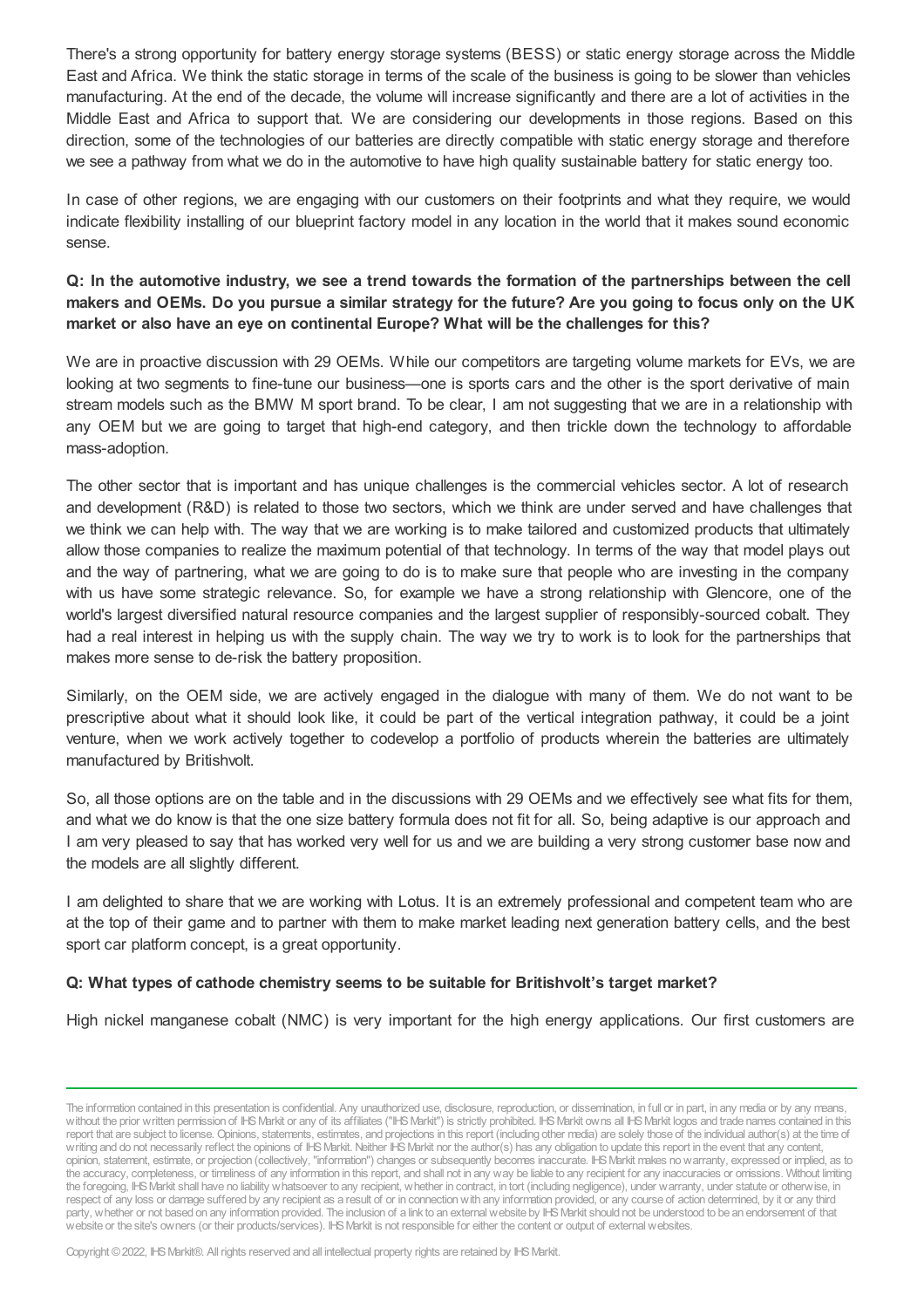expected to use this technology. We are also looking at the lithium iron phosphate (LFP) chemistry and some evolutions of it.

#### Q: Though it seems that your primary customer target is within the light passenger vehicle EV market, do you wish to enter other markets such as stationary storage, medium and heavy vehicles or marine? Is your **cell technology suitable? What will be the targeted share between EV and energy storage systems (ESS)?**

In the short terms, the primary focus is on the auto industry. The technologies that are being developed for the auto industry can be used for other applications in the future, for example the high power NMC cells that are being developed for the sport cars are potentially also suitable for electric aircraft application. The chemistries for the commercial vehicles are similar to those needed in the BESS field where extended charge and discharge and durability is required. Britishvolt is also considering expansion in the Middle East and Africa for the BESS application.

## **Q: We are happy to hear the successful development of the design-intent cell with collaboration with UKBIC. What do you believe are Britishvolt's strengths that make it competitive with the industry's incumbents from a technical or commercial standpoint?**

In terms of partnership for development, we are working closely with Faraday institute, which is the body that has united the UK ecosystem around the battery development, which includes Warwick manufacturing group, Oxford University Imperial College, among other organizations. That team has been instrumental and has been helping us as we grow our capabilities. On the ground, WMG's battery lab has been instrumental in making the early coin samples and formulations. The same for UKBIC, which has been used to scale that capability up to the thousands of cells. These are the volumes that are necessary for our testing and give samples to our customers later in 2022. The advantage of those groups is that both are very competent, but at the same time they provide an intellectual property neutral system where we can develop our own IPs for next-gen battery cell deployment.

A key strength of the UK in this space is the modeling capability. What we have been out to do with Faraday Institution is leverage some early work that was developed in the consortium of universities on the modeling processes on thermal cycling and degradation. To use those models to make a new way of designing and developing cells that's been extremely powerful for us. What that means is that we've been been able to significantly accelerate development of our bespoke cells and demonstrate to our customers how minor changes in the geometry and chemistry can radically change the outcome of the product.

In commercial terms, the great advantage of working in the UK is the Gigaplant site in Northumberland. The former coal-stocking yard was chosen after a huge amount of due diligence of sites that we considered across the UK. The Northumberland site, located in Cambois near Blyth, has access to billions of liters of water, has adjacent infrastructure and a deep-sea port as well as huge volumes of readily available sustainable energy coming from Norwegian Hydro (North Sea Interconnector) but also from wind farms off the coast of UK. There also is a tremendous workforce in this area. We are working with the local community to make sure that they will have right skills when the site opens. We have a golden opportunity to make the fundamentals of the business right and produce cost-effective batteries.

Q: While you say sustainability is clearly placed at the core of the Britishvolt's strategy, can you quantify **the importance of this factor in your business model? What are the driving forces that could potentially lead OEMs to use more sustainable batteries? And what are your solutions to provide a more sustainable and socially responsible battery?**

The information contained in this presentation is confidential. Any unauthorized use, disclosure, reproduction, or dissemination, in full or in part, in any media or by any means, without the prior written permission of IHS Markit or any of its affiliates ("IHS Markit") is strictly prohibited. IHS Markit owns all IHS Markit logos and trade names contained in this report that are subject to license. Opinions, statements, estimates, and projections in this report (including other media) are solely those of the individual author(s) at the time of writing and do not necessarily reflect the opinions of IHS Markit. Neither IHS Markit nor the author(s) has any obligation to update this report in the event that any content, opinion, statement, estimate, or projection (collectively, "information") changes or subsequently becomes inaccurate. IHSMarkit makes nowarranty, expressed or implied, as to the accuracy, completeness, or timeliness of any information in this report, and shall not in any way be liable to any recipient for any inaccuracies or omissions. Without limiting the foregoing, IHSMarkit shall have no liability whatsoever to any recipient, whether in contract, in tort (including negligence), under warranty, under statute or otherwise, in respect of any loss or damage suffered by any recipient as a result of or in connectionwith any information provided, or any course of action determined, by it or any third party, whether or not based on any information provided. The inclusion of a link to an external website by IHS Markit should not be understood to be an endorsement of that website or the site's owners (or their products/services). IHS Markit is not responsible for either the content or output of external websites.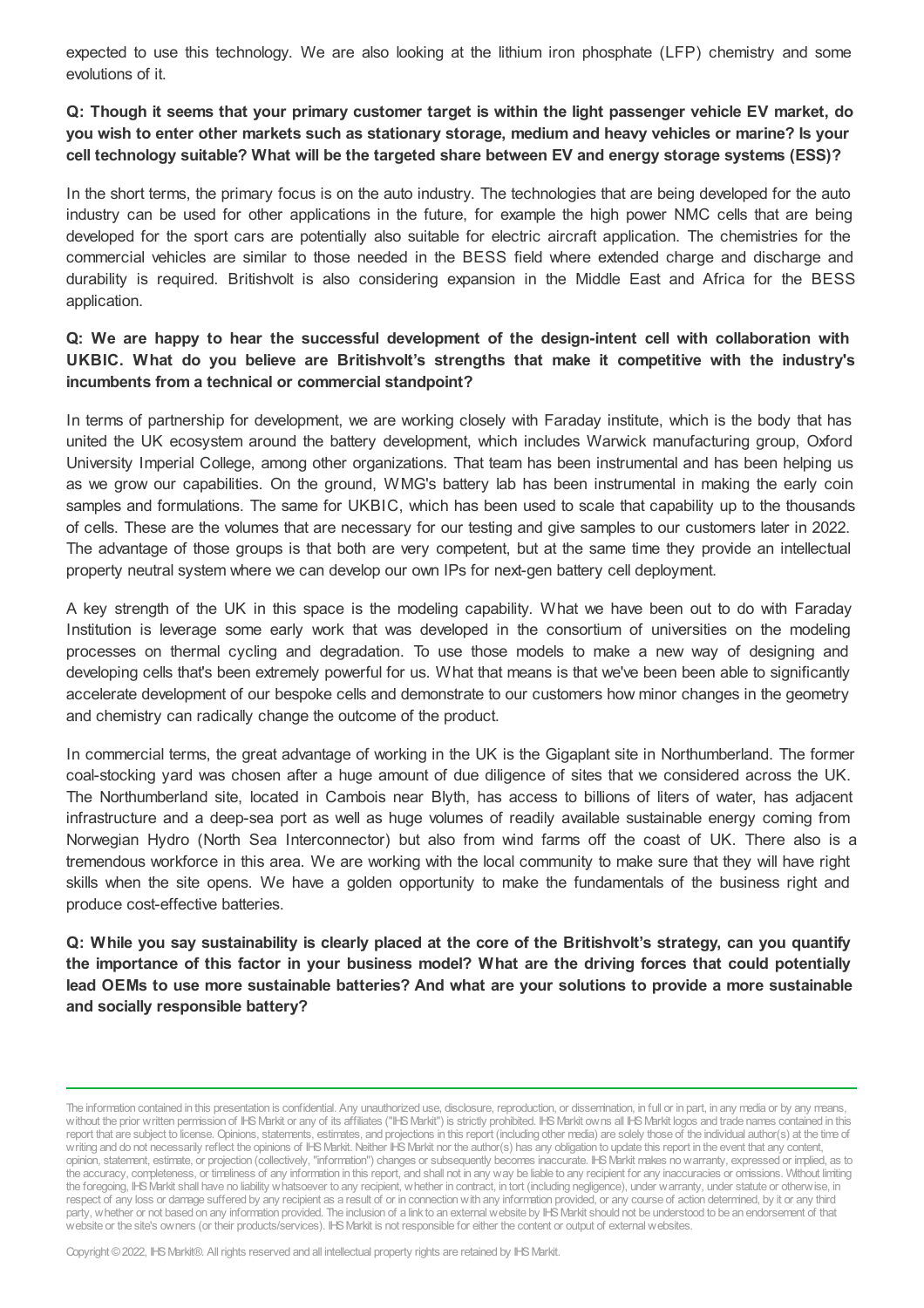Most of the gigafactories that operate around the world, particularly in China work on coal-based power. In Europe, it is a combination of coal and gas, but actually these are not the cleanest sources of energy if you want to deliver a net-zero future. We have a golden opportunity at Britishvolt because we are at the start of the next industrial revolution to be fully green right from the beginning. Our upcoming gigaplant will be the first in the world to be fully electric and not using gas. Those decisions must be really embedded in the culture as the business. We not only are delivering on the sustainability promise but also measuring it to be able to demonstrate that credibly to our partners as well.

In the past, car industry sustainability was not a strategic priority. But now we are seeing a change with the millennials now becoming more influential, their conscience for the planet and sustainability is higher. So, I certainly see that the buying behavior is starting to change. By the mid-decade the sources of the key product and carbon dioxide (CO2) emitted during the manufacturing process is going to be profiled in the consumer's decisions. In this context too, we are setting ourselves to be both cost effective and deliver those sustainability credentials from day one.

#### **Q: Do you think the proposal by the European Commission for setting thresholds for the carbon footprint of the battery production would be to your advantage?**

Absolutely, I encourage the European Union to take those measures. These changes are difficult for the industry particularly for the incumbents that have footprints that are based on coal and gas. These changes take significant capital investment. So, the government is taking a forthright and strong position on these matters is always helpful. But I do believe this will be the voice of the people that drives that change.

### **Q: On the raw material carbon footprint, while you mentioned about the sustainability measures at your site, but what about the upstream environmental impact?**

We are tracking our CO2 footprint through several tools, primarily through our partnership with Circulor. We are also encouraging our supply chain to do the same, to quantify ESG claims with data. There's tremendous opportunity here, because of the changes in the legislation in 2027 that encourages the localization of the tier-1 and tier-2 and upstream components in the supply chain. We are working with our supply partners on how they can localize because less mileage means less CO2. A lot of processes in the supply chain are quite very energy intensive. So, there's an opportunity to reduce the carbon footprint. Battery cells out of China have an average carbon footprint of 93 kg CO2/kWh, eastern Europe on average has 60–62 kg. Our target is not far off from 25 kg CO2/kWh and we do that with the combination of renewable energy in the plant, shortening the supply chain while pivoting the energy in the supply chain.

### **Q: There are some concerns regarding the battery raw material supply chain which were amplified last year by the skyrocketing lithium prices. How does Britishvolt intend to secure its supply chain through this turbulent environment?**

A lot of supply chain developments are work-in-progress, and we are partnering and selecting our suppliers at the moment. The Glencore deal was very important. That unlocks about 30% of our cobalt requirement. You may ask why not 90%. That's because there's an interesting dynamic in the market, some of our customers have bilateral agreements with the mining and material sourcing. Obviously, we wish to engage as well and there is also the guys with the CAM and preCAM in the middle.

#### **Q: There are stringent regulations regarding the Rule-of-Origin as a result of Brexit. How do you believe these legislations can impact your both supply chain and customer base?**

The information contained in this presentation is confidential. Any unauthorized use, disclosure, reproduction, or dissemination, in full or in part, in any media or by any means, without the prior written permission of IHS Markit or any of its affiliates ("IHS Markit") is strictly prohibited. IHS Markit owns all IHS Markit logos and trade names contained in this report that are subject to license. Opinions, statements, estimates, and projections in this report (including other media) are solely those of the individual author(s) at the time of writing and do not necessarily reflect the opinions of IHS Markit. Neither IHS Markit nor the author(s) has any obligation to update this report in the event that any content, opinion, statement, estimate, or projection (collectively, "information") changes or subsequently becomes inaccurate. IHSMarkit makes nowarranty, expressed or implied, as to the accuracy, completeness, or timeliness of any information in this report, and shall not in any way be liable to any recipient for any inaccuracies or omissions. Without limiting the foregoing, IHSMarkit shall have no liability whatsoever to any recipient, whether in contract, in tort (including negligence), under warranty, under statute or otherwise, in respect of any loss or damage suffered by any recipient as a result of or in connectionwith any information provided, or any course of action determined, by it or any third party, whether or not based on any information provided. The inclusion of a link to an external website by IHS Markit should not be understood to be an endorsement of that website or the site's owners (or their products/services). IHS Markit is not responsible for either the content or output of external websites.